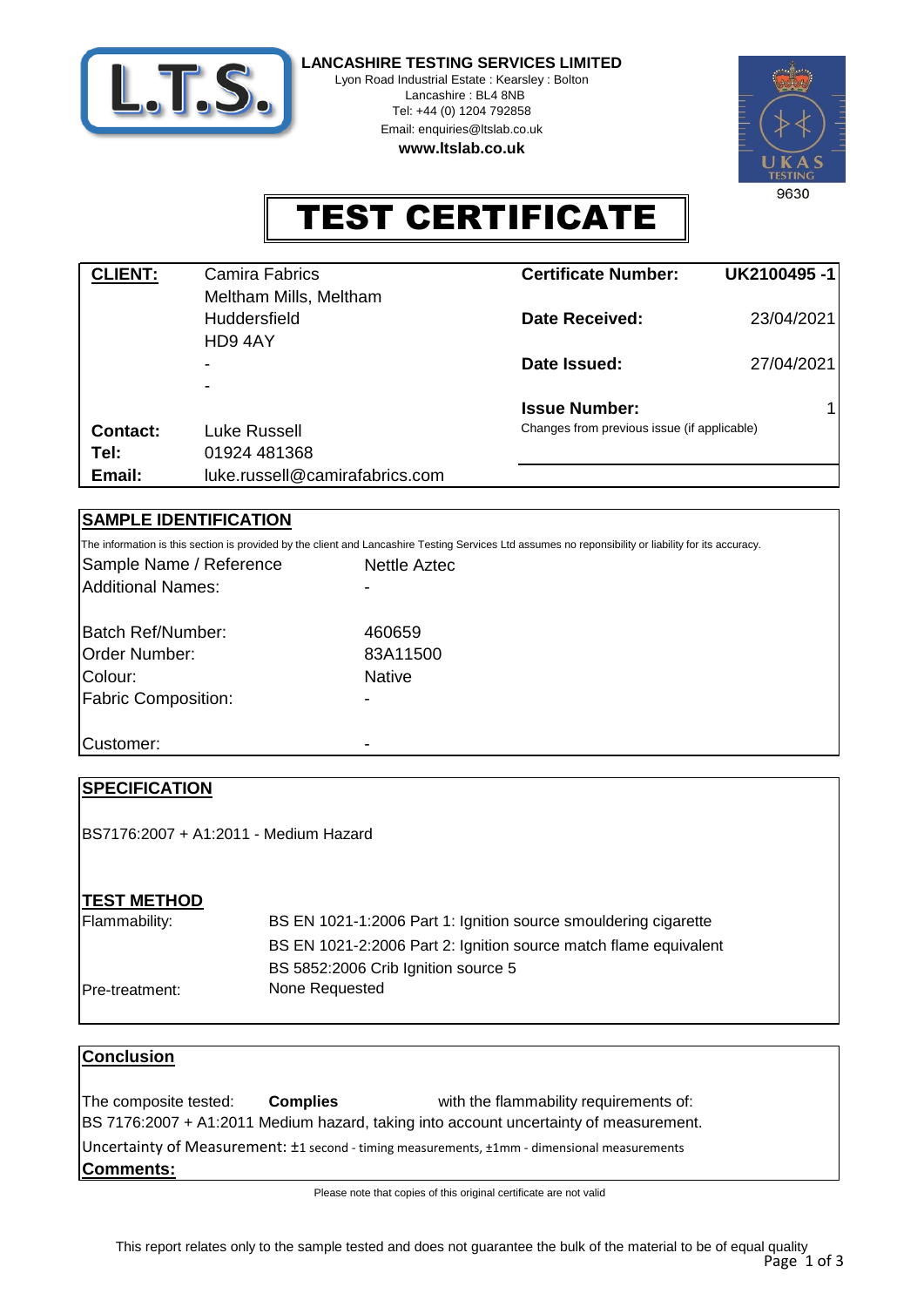

**LANCASHIRE TESTING SERVICES LIMITED**

Lyon Road Industrial Estate : Kearsley : Bolton Lancashire : BL4 8NB Tel: +44 (0) 1204 792858 Email: enquiries@ltslab.co.uk **www.ltslab.co.uk**



TEST CERTIFICATE

### **Test Results:-**

#### **BS7176:2007 + A1:2011 - Medium Hazard - Specification for resistance to ignition of upholstered furniture for non-domestic seating by testing composites**

*"The following test results relate only to the ignitability of the combination of materials under the particular conditions of test; they are not intended as a means of assessing the full potential fire hazard of the materials in use."*

| Sample Code                                           |                                 |                | UK2100495<br>$-1$                                                                                |                                                      |                |                                                     |              |                       |  |  |
|-------------------------------------------------------|---------------------------------|----------------|--------------------------------------------------------------------------------------------------|------------------------------------------------------|----------------|-----------------------------------------------------|--------------|-----------------------|--|--|
|                                                       | Sample / Name Reference         |                | <b>Nettle Aztec</b>                                                                              |                                                      |                |                                                     |              |                       |  |  |
| Client                                                |                                 |                | Camira Fabrics                                                                                   |                                                      |                |                                                     |              |                       |  |  |
| Date of test                                          |                                 |                | 27/04/2021                                                                                       |                                                      |                |                                                     |              |                       |  |  |
|                                                       | Pre-Treatment<br>None Requested |                |                                                                                                  |                                                      |                |                                                     |              |                       |  |  |
|                                                       |                                 |                |                                                                                                  |                                                      |                |                                                     |              |                       |  |  |
| Filling Type                                          |                                 |                | Carpenter/RX36110 CMHR polyurethane foam of approximate density 36Kg/m3                          |                                                      |                |                                                     |              |                       |  |  |
| Size of test rig                                      |                                 |                | Small: Back - 450 x 300 ± 2mm + Seat - 450 x 150 ± 2mm                                           |                                                      |                |                                                     |              |                       |  |  |
| <b>Test Conditions</b>                                |                                 |                | Period h                                                                                         | Temperature °C                                       |                | Relative humidity %                                 | Air Flow m/s | Volume m <sup>3</sup> |  |  |
|                                                       | Conditioning of test specimens  |                | $\geq$ 24                                                                                        | $23\pm2$                                             |                | $50 + 5$                                            |              |                       |  |  |
|                                                       | <b>Testing conditions</b>       |                | $\overline{a}$                                                                                   |                                                      | 10-30          | 15-80<br>$0.02 - 0.2$                               |              | >6                    |  |  |
| <b>Testing Source</b>                                 |                                 |                | BS EN 1021-1:2006 Smouldering Cigarette Source                                                   |                                                      |                |                                                     |              |                       |  |  |
| Testing time limit                                    |                                 |                |                                                                                                  | 60 minutes after placement of smouldering cigarette. |                |                                                     |              |                       |  |  |
| Test<br>Position                                      |                                 | Ignition/N     |                                                                                                  | Duration of: (min.sec)                               |                |                                                     |              |                       |  |  |
| No.                                                   |                                 | on<br>Ignition | Ignition<br>Source                                                                               | <b>Flames</b>                                        | Smoke          | Smouldering and flaming criteria exceeded: (If any) |              |                       |  |  |
| $\mathbf{1}$                                          | <b>RHS</b>                      | N <sub>1</sub> | 31.39                                                                                            | $\overline{\phantom{a}}$                             | 32.44          | $\blacksquare$                                      |              |                       |  |  |
| $\overline{2}$                                        | M                               | ΝI             | 24.56                                                                                            |                                                      | 26.11          |                                                     |              |                       |  |  |
| $\overline{3}$                                        | $\overline{\phantom{a}}$        | $\blacksquare$ | $\overline{\phantom{0}}$                                                                         | ä,                                                   | $\overline{a}$ |                                                     |              |                       |  |  |
| <b>Testing Source</b>                                 |                                 |                | BS EN 1021-2:2006 Match flame ignition source                                                    |                                                      |                |                                                     |              |                       |  |  |
| Testing time limit                                    |                                 |                | 2 minutes after removal of burner tube (120 seconds)                                             |                                                      |                |                                                     |              |                       |  |  |
| Ignition/N<br>Position<br>Test                        |                                 |                | Duration of: (sec)                                                                               |                                                      |                |                                                     |              |                       |  |  |
| No.                                                   |                                 | on<br>Ignition | Ignition<br>Source                                                                               | <b>Flames</b>                                        | Smoke          | Smouldering and flaming criteria exceeded: (If any) |              |                       |  |  |
| 1                                                     | <b>RHS</b>                      | N <sub>1</sub> | 15                                                                                               | 15                                                   | 24             | -                                                   |              |                       |  |  |
| $\overline{2}$                                        | M                               | N <sub>1</sub> | 15                                                                                               | 15                                                   | 26             |                                                     |              |                       |  |  |
| 3                                                     | <b>LHS</b>                      | N <sub>1</sub> | 15                                                                                               | 15                                                   | 26             |                                                     |              |                       |  |  |
| <b>RESULT:</b><br><b>SMOULDERING CIGARETTE SOURCE</b> |                                 |                |                                                                                                  |                                                      |                |                                                     | <b>PASS</b>  |                       |  |  |
|                                                       |                                 |                | <b>MATCH FLAME IGNITION SOURCE</b>                                                               |                                                      |                |                                                     |              | <b>PASS</b>           |  |  |
|                                                       |                                 |                | $KEY: I = Ignition, NI = Non Ignition, LHS = Left hand side, M = Middle, RHS = Right hand side)$ |                                                      |                |                                                     |              |                       |  |  |

#### **Issue Number: 1**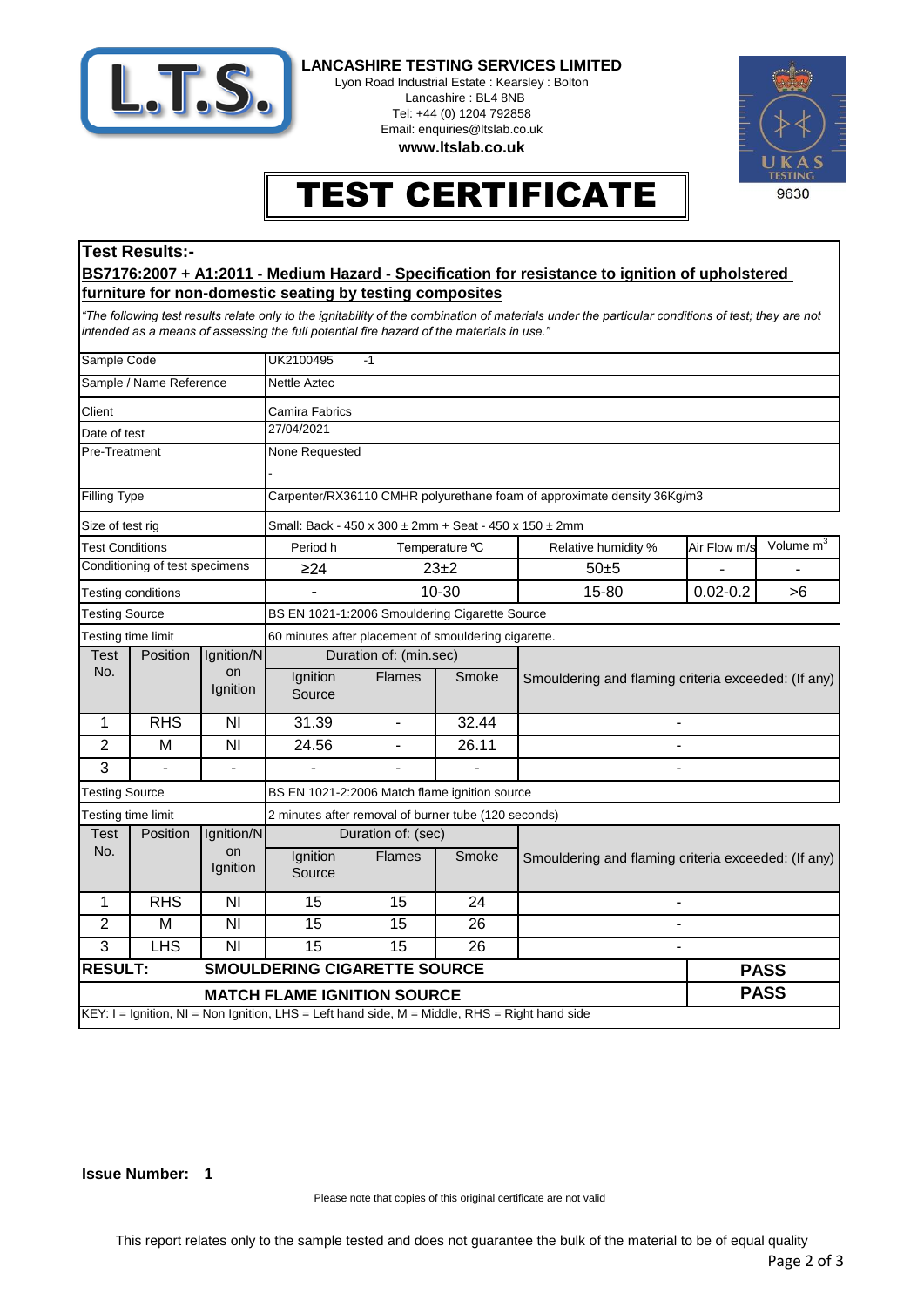

**LANCASHIRE TESTING SERVICES LIMITED**

Lyon Road Industrial Estate : Kearsley : Bolton Lancashire : BL4 8NB Tel: +44 (0) 1204 792858 Email: enquiries@ltslab.co.uk

**www.ltslab.co.uk**



# TEST CERTIFICATE

#### **Test Results:-**

#### **BS7176:2007 + A1:2011 - Medium Hazard - Specification for resistance to ignition of upholstered furniture for non-domestic seating by testing composites**

*"The following test results relate only to the ignitability of the combination of materials under the particular conditions of test; they are not intended as a means of assessing the full potential fire hazard of the materials in use."*

|                                                                                                  | Sample Code<br>UK2100495<br>$-1$ |                       |                                                                      |                                                                         |                        |                     |       |              |                       |
|--------------------------------------------------------------------------------------------------|----------------------------------|-----------------------|----------------------------------------------------------------------|-------------------------------------------------------------------------|------------------------|---------------------|-------|--------------|-----------------------|
| Sample Reference                                                                                 |                                  |                       | <b>Nettle Aztec</b>                                                  |                                                                         |                        |                     |       |              |                       |
| Client                                                                                           |                                  |                       | Camira Fabrics                                                       |                                                                         |                        |                     |       |              |                       |
| Date of test                                                                                     |                                  |                       | 27/04/2021                                                           |                                                                         |                        |                     |       |              |                       |
| Pre-Treatment                                                                                    |                                  |                       | None Requested                                                       |                                                                         |                        |                     |       |              |                       |
| Filling Type                                                                                     |                                  |                       |                                                                      | Carpenter/RX36110 CMHR polyurethane foam of approximate density 36Kg/m3 |                        |                     |       |              |                       |
| Size of test rig<br>Large: Back - 450 x 450 $\pm$ 2mm + Seat - 450 x 300 $\pm$ 2mm               |                                  |                       |                                                                      |                                                                         |                        |                     |       |              |                       |
| <b>Test Conditions</b>                                                                           |                                  |                       | Period h                                                             | Temperature °C                                                          |                        | Relative humidity % |       | Air Flow m/s | Volume m <sup>3</sup> |
| Conditioning of test specimens                                                                   |                                  | ≥24                   |                                                                      | $23+2$<br>50±5                                                          |                        |                     |       |              |                       |
| Testing conditions                                                                               |                                  |                       |                                                                      | 10-30<br>15-80                                                          |                        | $0.02 - 0.2$        | ≥6    |              |                       |
| <b>Testing Source</b>                                                                            |                                  |                       | BS 5852:2006 Crib Ignition source 5                                  |                                                                         |                        |                     |       |              |                       |
| Testing time limit                                                                               |                                  |                       | 10 minutes after ignition of crib. Observed for 60 minutes in total. |                                                                         |                        |                     |       |              |                       |
| Position<br>Ignition/N<br>Test                                                                   |                                  |                       | Duration of: (min.sec)<br>Extent of Damage to component: mm          |                                                                         |                        |                     |       |              |                       |
| No.                                                                                              |                                  | <b>on</b><br>Ignition | <b>Flames</b>                                                        | Smoke                                                                   | Vertical<br>Horizontal |                     |       |              |                       |
|                                                                                                  |                                  |                       |                                                                      |                                                                         | Width                  | Length              | Depth | Width        | Depth                 |
| 1                                                                                                | M                                | ΝI                    | 3.56                                                                 | 8.26                                                                    | 100                    | 81                  | 29    | 103          | 34                    |
| 2                                                                                                | M                                | ΝI                    | 4.52                                                                 | 9.15                                                                    | 96                     | 74                  | 32    | 87           | 21                    |
| <b>CRIB IGNITION SOURCE 5</b><br><b>RESULT:</b>                                                  |                                  |                       |                                                                      |                                                                         |                        |                     |       |              | <b>PASS</b>           |
| $KEY: I = Ignition, NI = Non Ignition, LHS = Left hand side, M = Middle, RHS = Right hand side)$ |                                  |                       |                                                                      |                                                                         |                        |                     |       |              |                       |

| est | Time for: (sec)         |                        |            |  |  |  |  |
|-----|-------------------------|------------------------|------------|--|--|--|--|
| No. | Ignition of test pieces | <b>Cover Splitting</b> | Extinction |  |  |  |  |
|     | -                       |                        |            |  |  |  |  |
|     | -                       | -                      | -          |  |  |  |  |

On behalf of Lancashire Testing Services :

Tony Alcock, Laboratory Technician:

John Marsh, Laboratory Technician:

Peter Collings, **Operations Manager:** 

Please note that copies of this original certificate are not valid

**Issue Number: 1**